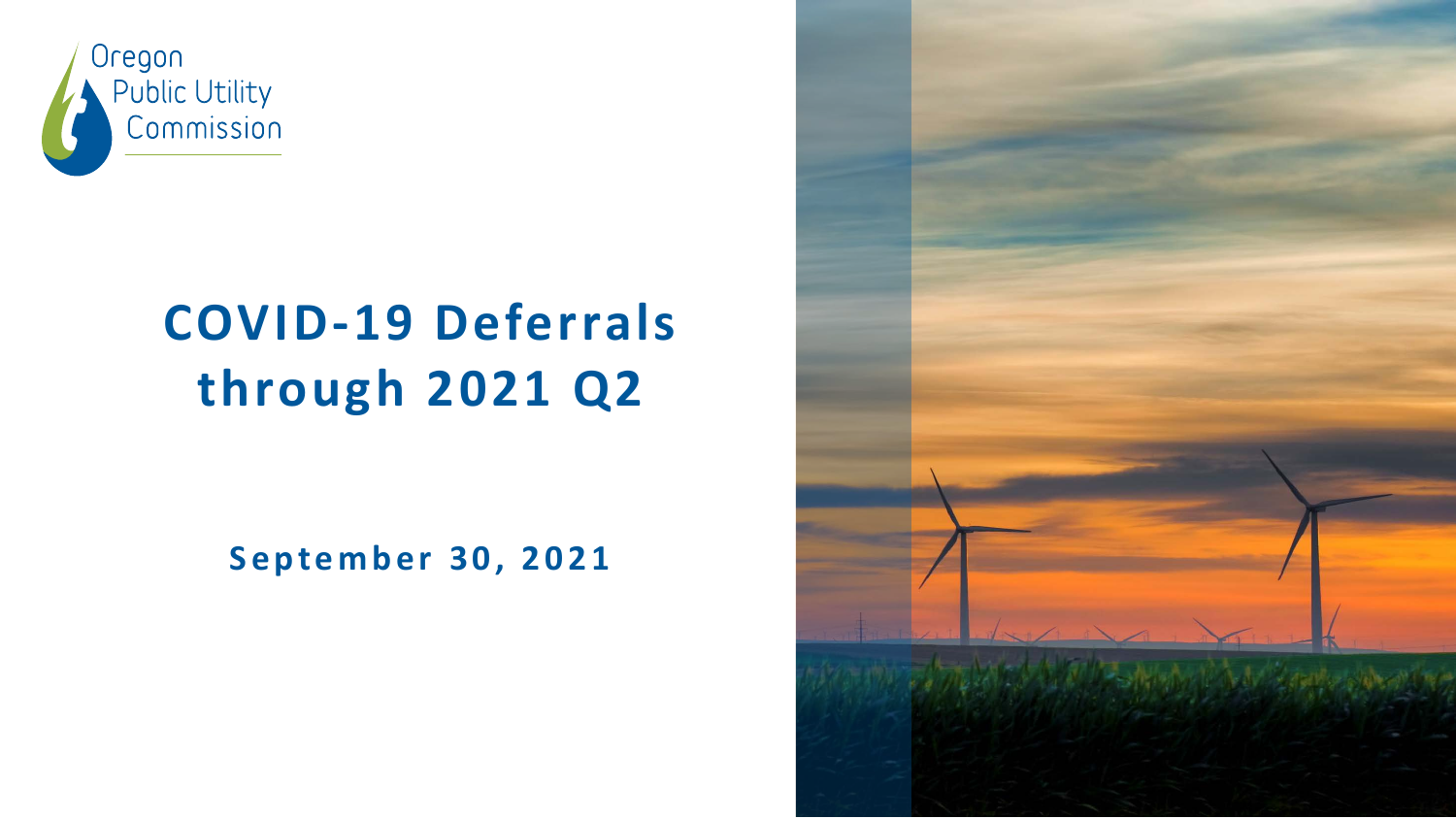#### IOU COVID-19 DEFERRAL TOTALS BY CATEGORY

- Bad Debt: \$12.4 million
- Waive Late Fees: \$8.2 million
- Other Costs: \$10.1 million
- AMP Funds (authorized): \$38.5 million
- Benefits: \$(10.8 million)



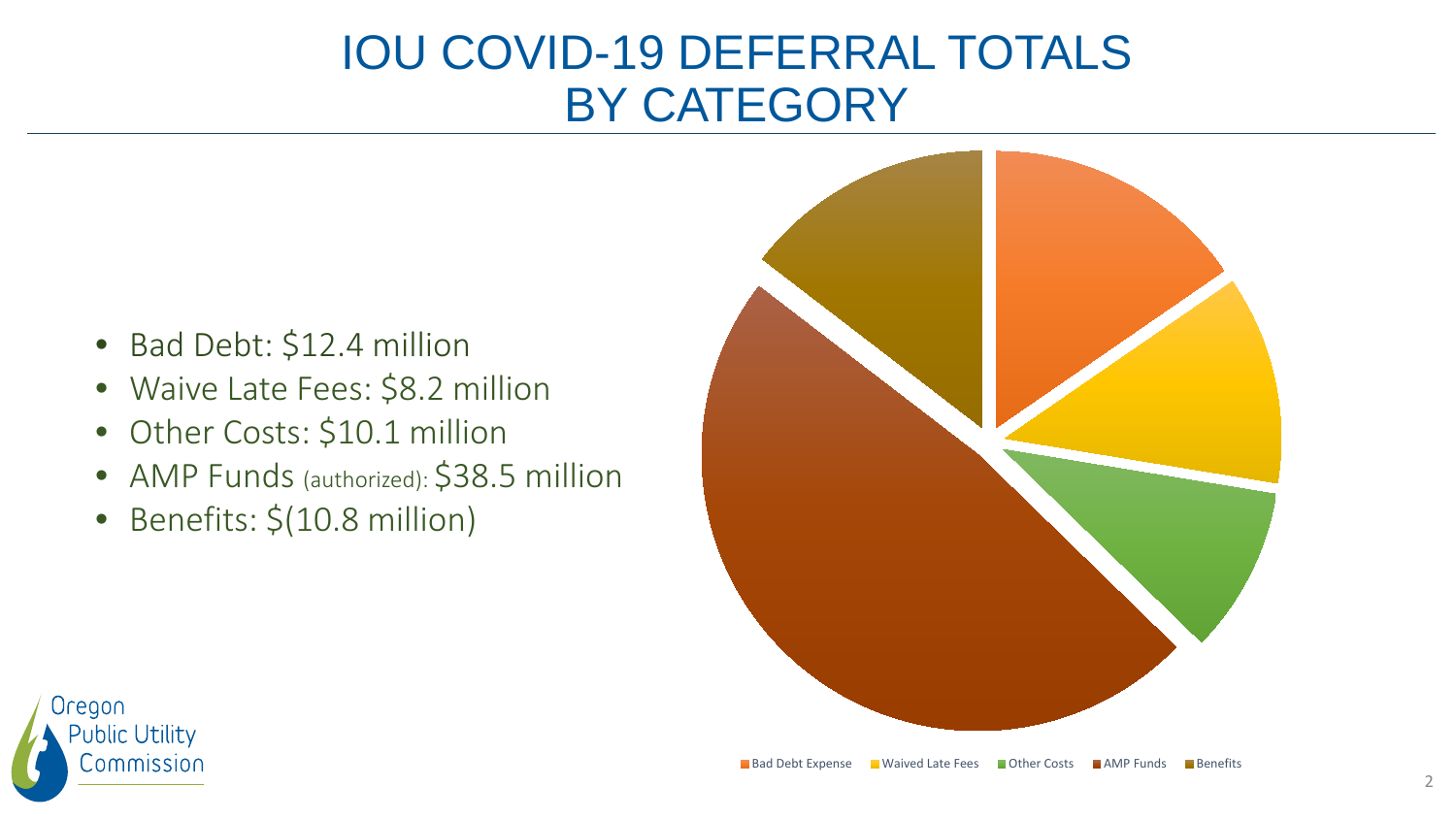#### IOU COVID-19 DEFERRAL TOTALS BY UTILITY

- Avista: \$811,422
- Cascade: \$1.09 million
- Northwest Natural: \$13.27 million
- Pacific Power: \$13.31 million
- Portland General: \$36.34 million
- Cascade: \$732,411





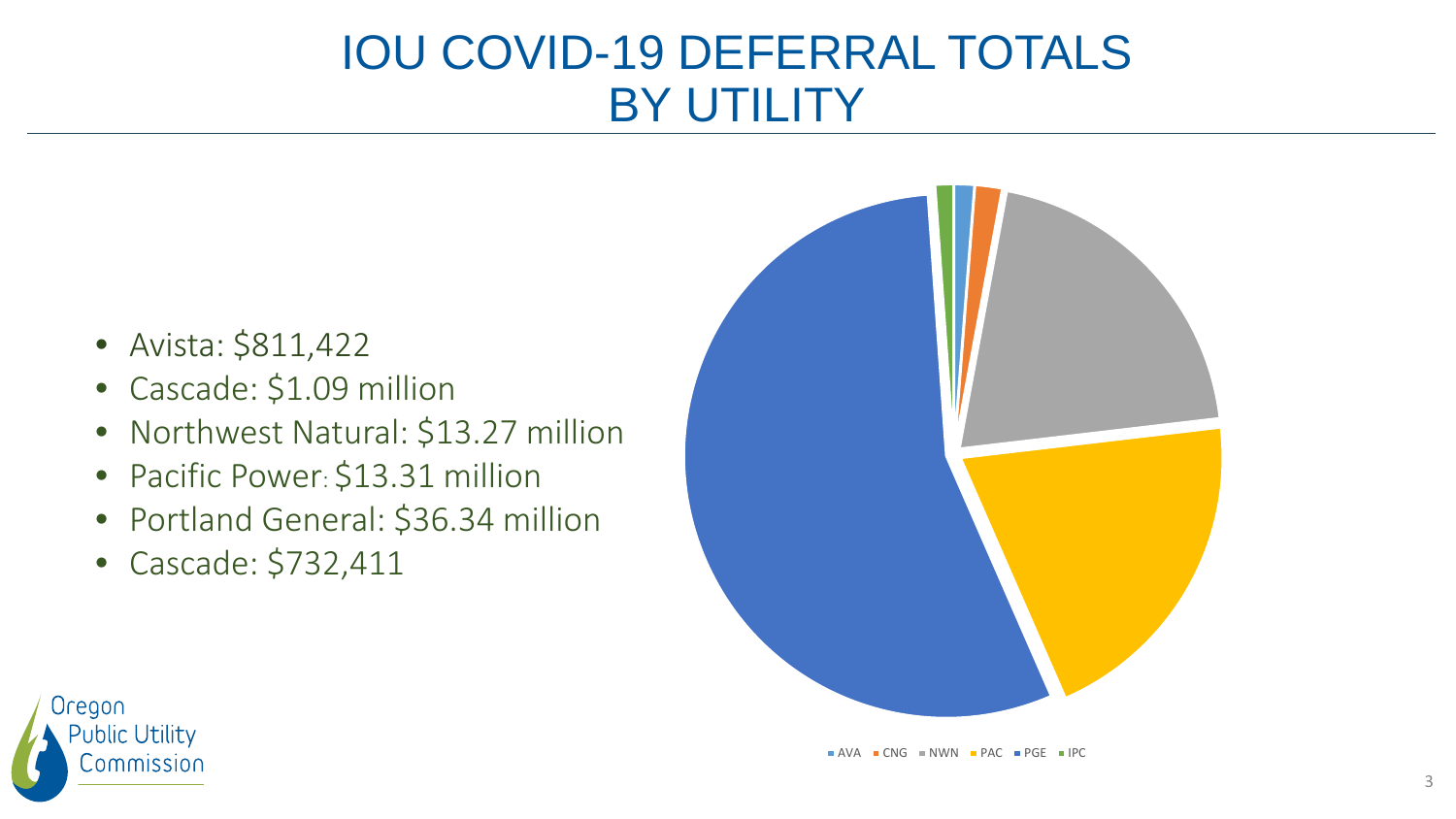# IOU COVID-19 DEFERRALS BY UTILITY



\*\*Benefits are shown here as positive values to simplify the display. However benefits would be netted against deferred costs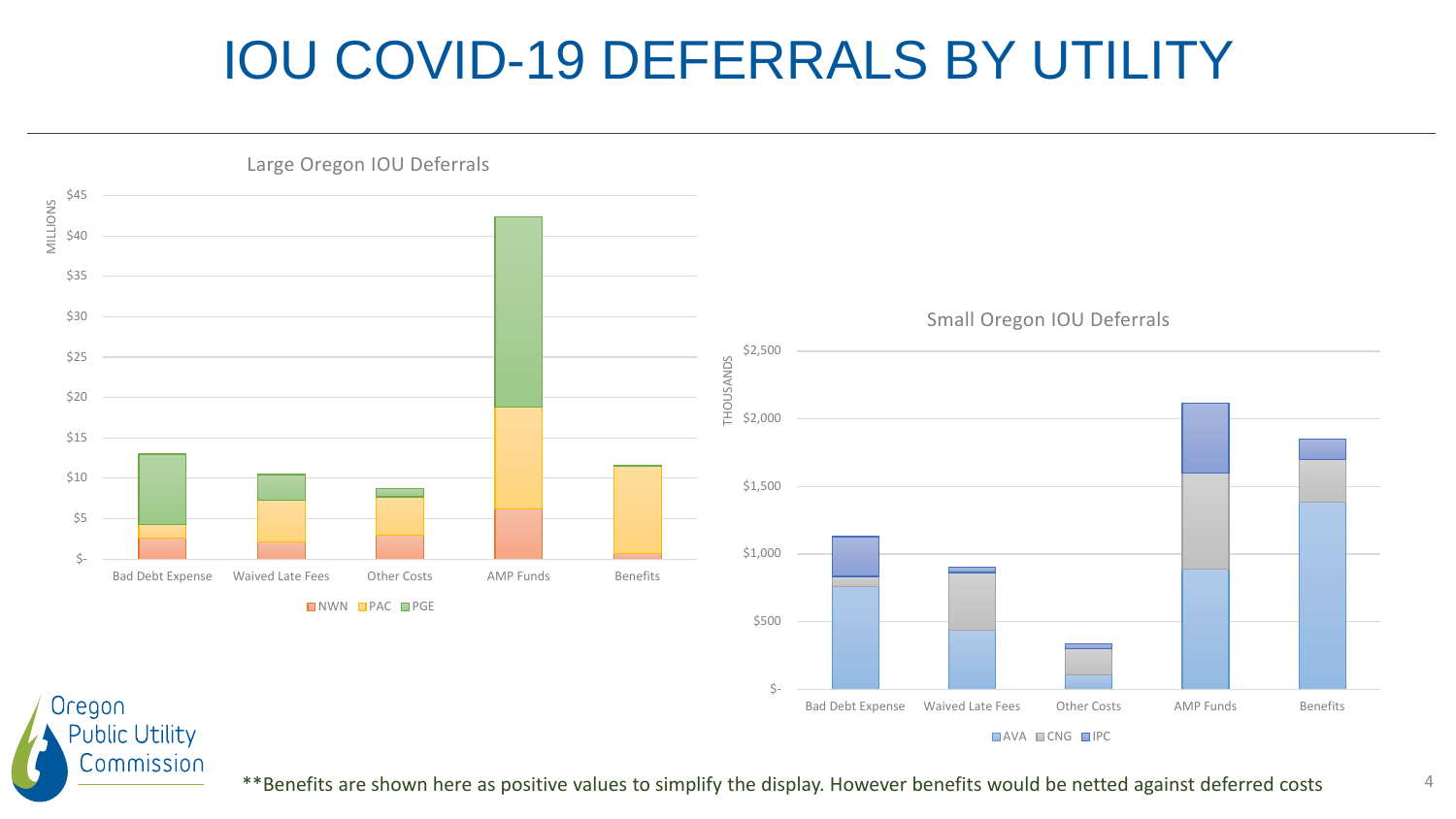### IOU COVID-19 DEFERRALS BY UTILITY

| <b>Utility</b> | <b>Bad Debt Expense</b> | <b>Waived Late Fees</b> | <b>Other Costs</b> | <b>AMP Funds</b> | <b>Benefits</b>      | <b>Net</b>      |
|----------------|-------------------------|-------------------------|--------------------|------------------|----------------------|-----------------|
| <b>AVA</b>     | 760,651.00              | 438,099.00              | 107,796.00         | 889,890.00       | (1,385,014.00)       | 811,422.00      |
| <b>CNG</b>     | 74,324.00               | 425,967.69              | 192,278.38         | 707,517.00       | (313, 321.17)        | 1,086,765.90    |
| <b>NWN</b>     | 2,614,183.60            | 2,156,271.84            | 2,965,658.81       | 6,167,000.00     | (630, 145.08)        | 13,272,969.17   |
| <b>PAC</b>     | 1,655,041.00            | 5,087,165.50            | 4,750,988.00       | 12,681,000.00    | (10,867,766.00)      | 13,306,428.50   |
| <b>PGE</b>     | 8,712,640.00            | 3,222,444.61            | 989,172.38         | 23,557,000.00    | (139, 215.97)        | 36, 342, 041.02 |
| <b>IPC</b>     | 293,280.88              | 38,390.19               | 33,534.06          | 519,908.00       | (152, 702.02)        | 732,411.10      |
| <b>Total</b>   | 14,110,120.48           | 11,368,338.83           | 9,039,427.63       | 44,522,315.00    | $(13,488,164.24)$ \$ | 65,552,037.70   |

**\$65,552,038**